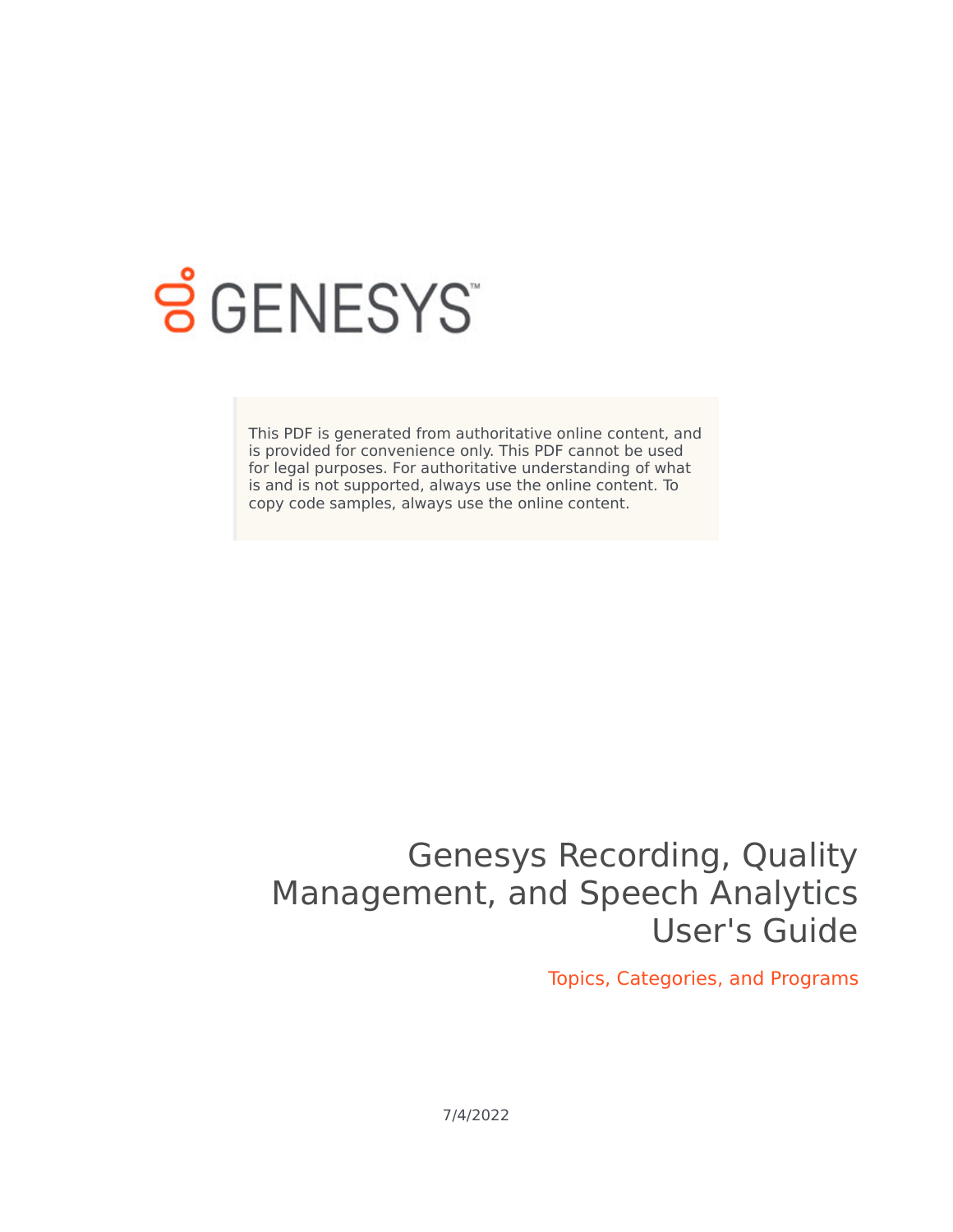• Administrator

Topics, Categories, and Programs are SMART features that are used when creating a set of instructions designed to help gather and deliver valuable intelligence that business users readily understand and use.

## **Related documentation:**

• •

SMART, the SpeechMiner UI Administration Tool, is a component of SpeechMiner UI, Genesys's awardwinning product for Customer Intelligence and it is used to help reveal the information about cause/ effect relationships that affect performance and business outcomes.

SMART defines the set of instructions that is used by SpeechMiner UI to perform recognition and analysis of customer data.

The set of instructions managed by SMART are made up of:

- Topics: Boosts the recognition of a specific business issue by telling SpeechMiner UI what phrases to look for.
- Categories: Group interactions with similar characteristics so that SpeechMiner UI users can find calls associated with a specific business issue.
- Programs: A set of instructions that tell SpeechMiner UI what to recognize in recorded conversations between contact center agents and customers, in relation to a specific business issue.

Before creating a topic or category, gather information about the business issue you want to investigate and track interactions that are generated by the specific issue:

- 1. What is your business goal?
- 2. Determine the type of interactions generated by the business issue by listening to existing interactions about the subject or similar subjects, reading e-mails that relate to them, and consulting agents who interact with customers. For example, for a customer service topic, the set of relevant interactions may only include incoming interactions about help and assistance.
- 3. Gather examples of employee scripts and typical phrases used in these interactions.

For optimal performance, Genesys researches the customer's business and subsequently defines the initial SMART instructions.

Typically, SpeechMiner UI implementations at customer sites include development and underlying